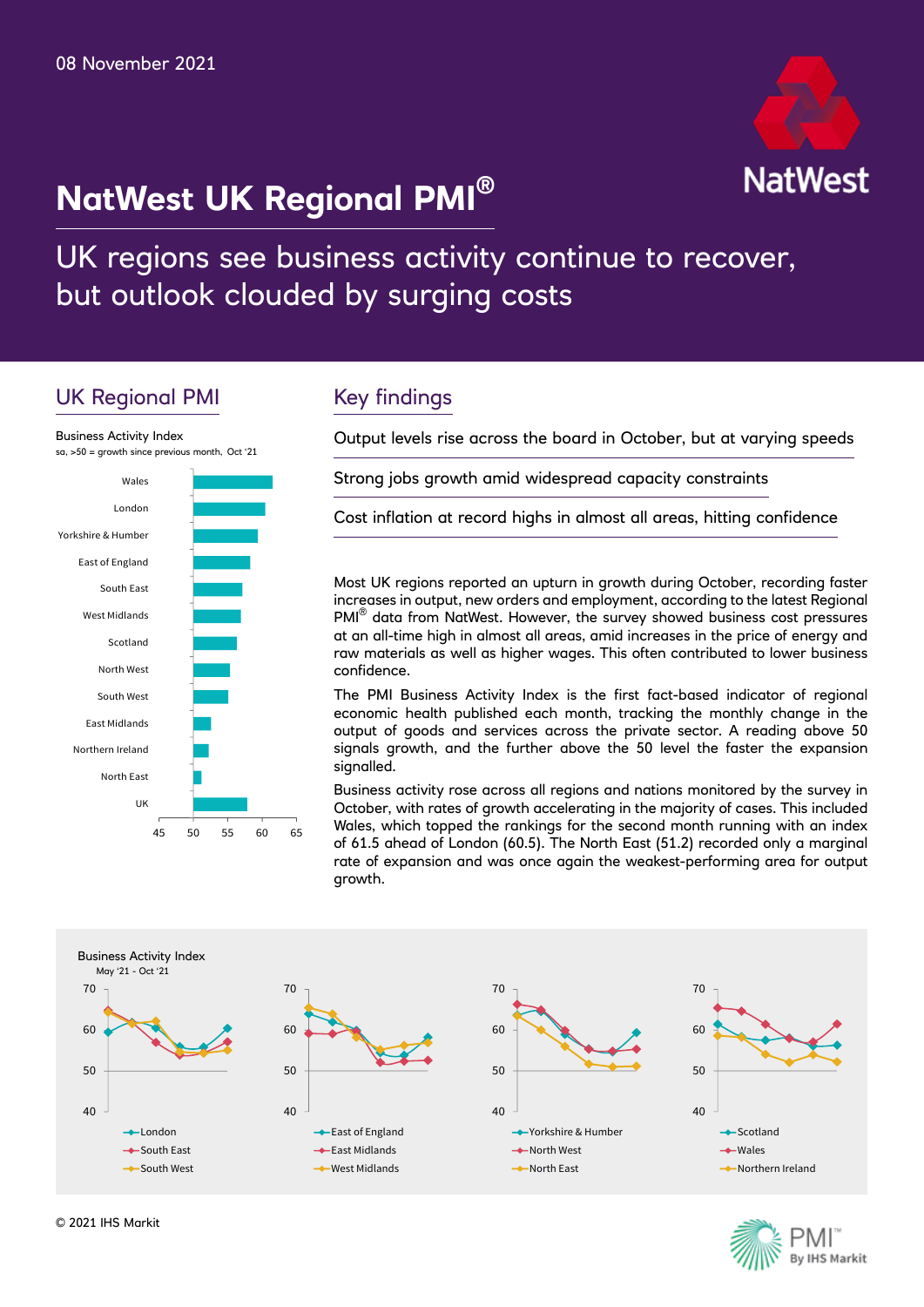

About the report

Comment

Demand and outlook

Business capacity

Prices

Index summary

**Contact** 

# Contents **Contents** About the UK Regional PMI<sup>®</sup> report

The NatWest UK Regional PMI® data are compiled by IHS Markit from responses to questionnaires sent to companies that participate in IHS Markit's UK PMI surveys. IHS Markit compiles data for nine English regions, Scotland, Wales and Northern Ireland (NUTS 1 definitions).

Survey responses are collected in the second half of each month and indicate the direction of change compared to the previous month. A diffusion index is calculated for each survey variable. The index is the sum of the percentage of 'higher' responses and half the percentage of 'unchanged' responses. The indices vary between 0 and 100, with a reading above 50 indicating an overall increase compared to the previous month, and below 50 an overall decrease. The indices are then seasonally adjusted.

The headline figure for each region is the Business Activity Index. This is a diffusion index calculated from a single question that asks for changes in the volume of business activity (at service providers) or output (at manufacturers) compared with one month previously. The Business Activity Index is comparable to the UK Composite Output Index. It is sometimes referred to as the 'PMI', but is not comparable with the headline UK Manufacturing PMI figure.



#### **Comment**

Sebastian Burnside, NatWest Chief Economist, commented:

*"October's results can be described as a mixed bag. Signs of a pick-up in activity and employment growth across many areas have been somewhat overshadowed by skyrocketing costs faced by businesses in all parts.*

*"One positive is that activity levels continued to recovery across every region and nation at the start of the fourth quarter, albeit with some carrying more momentum than others.* 

*"We can also take encouragement* 

*from a sustained broad-based rise in employment, as firms look to rebuild workforces and expand capacity in line with strengthened demand. However, businesses are having difficulty filling vacancies due to a tightening jobs market, which is not only holding back activity in some cases and contributing to rising backlogs of work, but also pushing up wages.*

*"When factoring in the surging prices of energy, raw materials and transportation, this has resulted in a cost environment unlike anything we've seen for at least two decades. Firms in almost every region and*  *nation recorded unprecedented increases in their operating expenses in October.* 

*"These strong inflationary pressures, combined with related supply chain issues, have weighed on business confidence, which has seen a setback in the majority of areas in October. Still, firms generally remain positive about growth prospects in the coming year."*

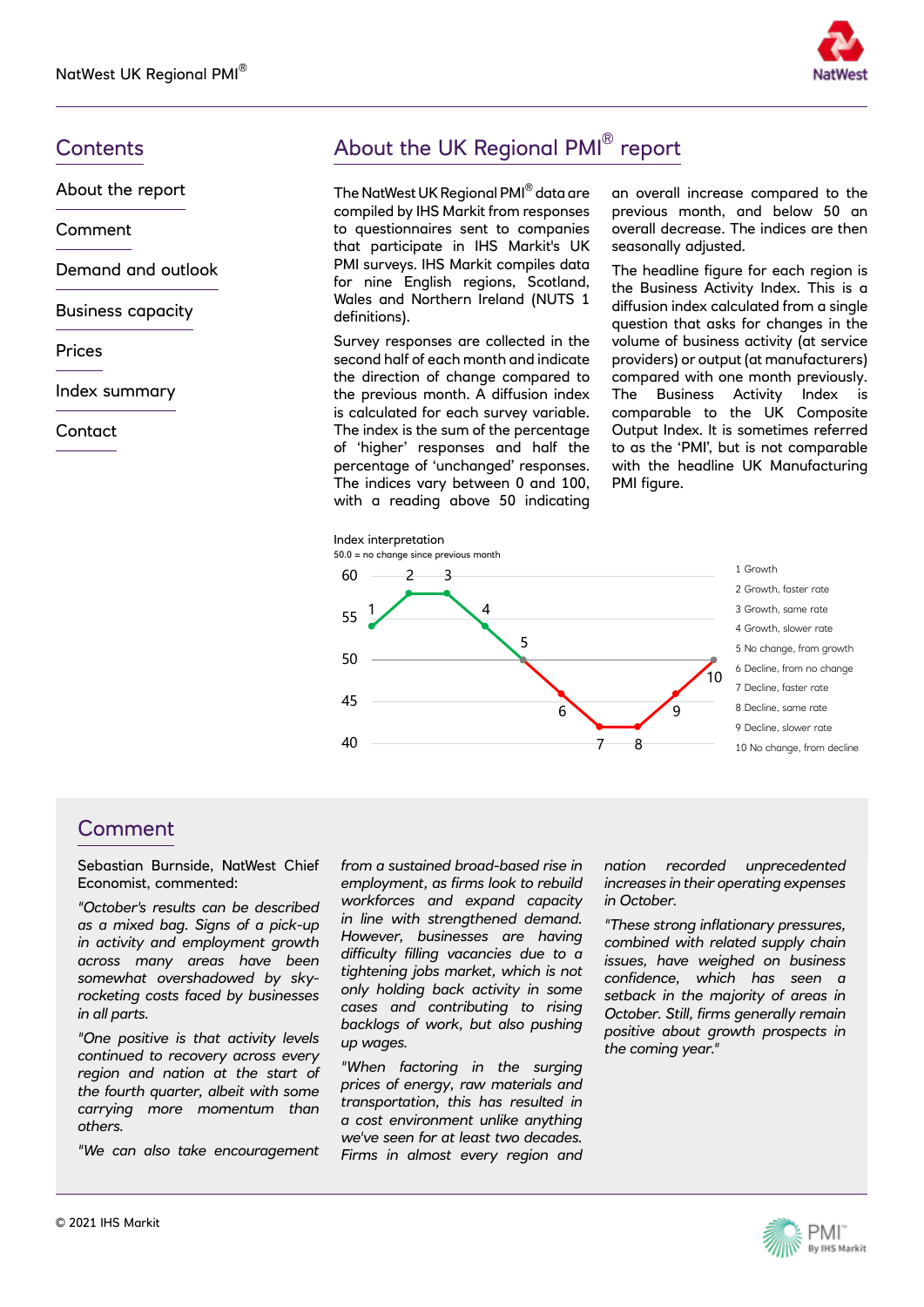



## Demand and outlook

Majority of regions see demand perk up

After losing momentum in most regions in September, inflows of new work generally reaccelerated in October. Wales remained out in front for new order growth, though even here the pace of increase was still below the highs during the early recovery phase in the second quarter. Northern Ireland saw a fall in new work for the second month running, while inflows broadly stagnated in the North East.

#### Business confidence weakens in most areas

Future Activity Index

Businesses all across the UK remained upbeat about the outlook for activity over the coming year. The strongest optimism was recorded in Yorkshire & Humber, where confidence picked up slightly in October. In most areas, however, growth expectations moderated from the previous month, falling sharpest in the North West and Northern Ireland.





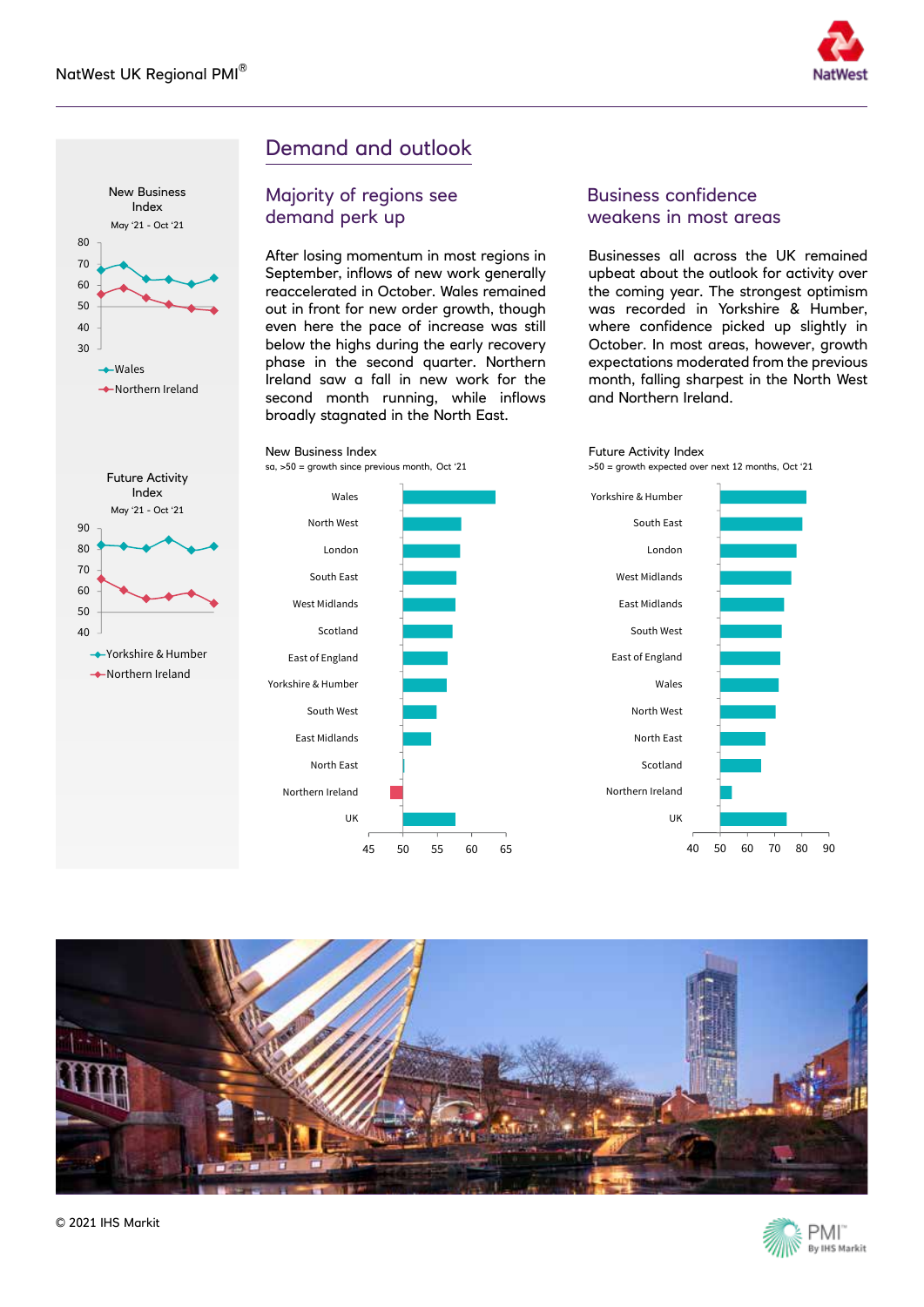



# Business capacity

#### Rates of employment growth generally gather pace

Latest data showed another broad-based rise in employment in October. Rates of job creation were fastest overall in the North West and London respectively, and even reached a series-record high in the case of the former. Most areas in fact recorded faster increases in employment than in September, including the lowest ranked region, the North East.

#### Widespread capacity pressures recorded

A build-up of backlogs of work across 11 of the 12 monitored regions in October continued to indicate widespread capacity pressures across the economy. Wales recorded the most marked rise in outstanding business (by some margin), followed by the West Midlands and then Yorkshire & Humber. The North East saw the only fall in work-in-hand.







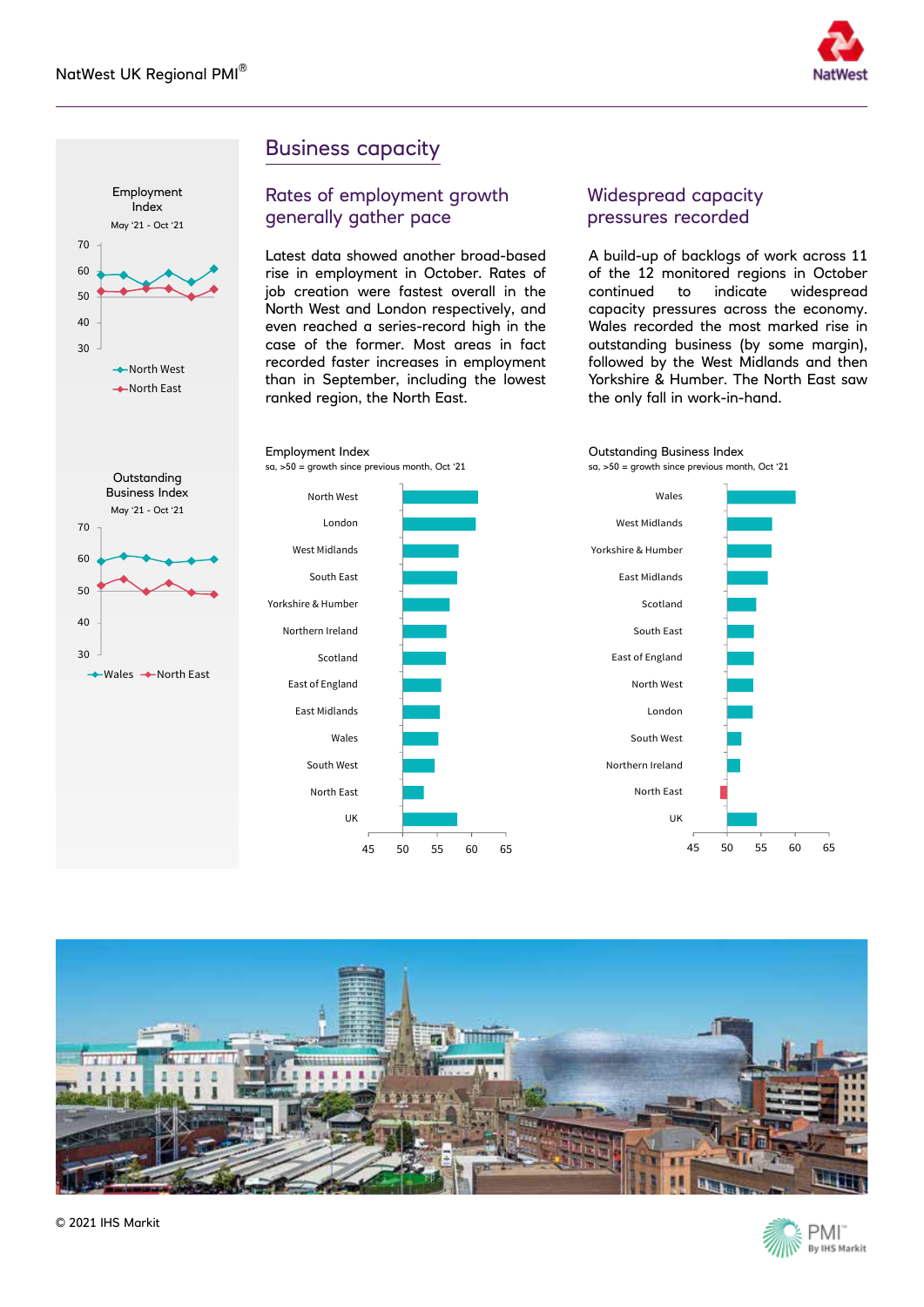

#### **Prices**

Input Prices Index

sa, >50 = inflation since previous month, Oct '21



Index May '21 - Oct '21

**→**Northern Ireland  $\leftarrow$ London

#### Rates of cost inflation accelerate across the board

Latest data showed a universal acceleration in rates of input cost inflation at the regional level in October. Furthermore, they reached record highs in all but one case (the increase in the West Midlands was its third-fastest). Firms in Northern Ireland recorded the strongest overall cost pressures, while those in London faced the least marked (although still notably higher than at any time before).

#### Further sharp increases in prices charged

All regions saw further sharp increases in average prices charged for goods and services in October. Rates of inflation slowed only in the North West and Scotland, but even here they stayed close to their recent peaks. Northern Ireland and Wales recorded the steepest rises in output prices respectively, and were two of seven areas where rates of inflation hit all-time highs.



sa, >50 = inflation since previous month, Oct '21